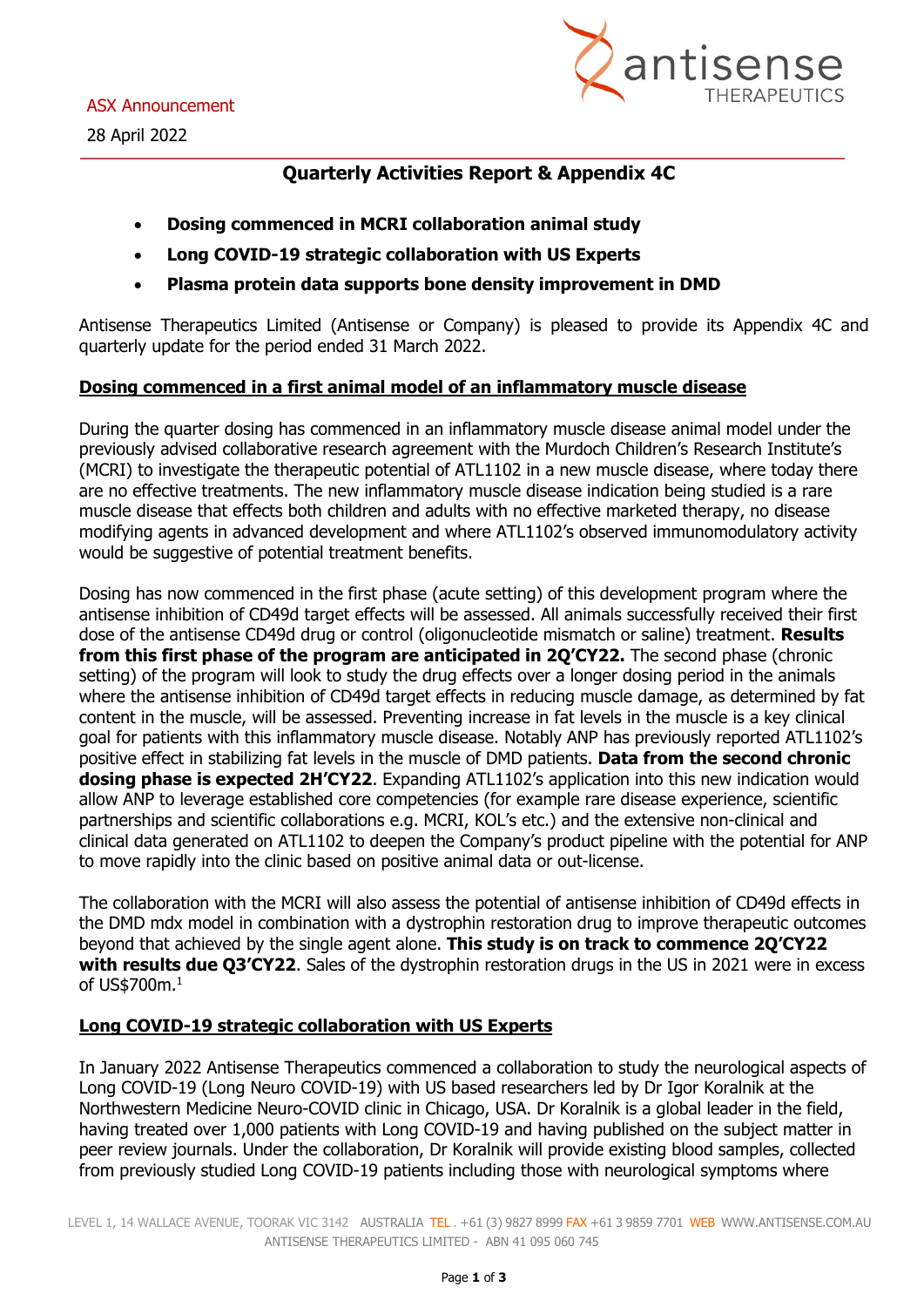

blood immune cell changes were observed, to generate new data on up to 7,000 protein changes in these blood samples utilising a large-scale protein analysis known as proteomics.

Of the first 80 million people in the US diagnosed as infected and surviving COVID-19, approximately 30% of hospitalized patients and 45% of non-hospitalized patients<sup>2</sup> have developed some manifestation of Long COVID-19 syndrome which suggests more than 24 million people, to some extent, afflicted by the condition. According to the US Centre for Disease Control and Prevention "Post-COVID conditions are associated with a spectrum of physical, social, and psychological consequences, as well as functional limitations that can present substantial challenges to patient wellness and quality of life".<sup>3</sup>

During the quarter the retained blood samples had been shipped to an industry leading proteomics group Somalogic in Boulder Colorado USA and tested using their SomaScan® assay. The data is being analyzed to identify any proteins significantly affected in the blood of Long Neuro COVID-19 patients compared to convalescent Long COVID-19 patients with no persistent symptoms and compared to healthy subjects in order to identify the proteins that are modulated in Long Neuro COVID-19 disease pathology and to assess if it is potentially amenable to treatment, including with ATL1102. Being able to access these existing clinical samples and test using the SomaScan® assay avoids the time and costs of undertaking a prospective experimental study to collect such samples and enables ANP to be the first to generate the broadest search of plasma proteins conducted in this disease and do so in a most costeffective manner.

The Company is looking to capitalise on its deep understanding and experience in inflammatory and immune disease and the power of Somalogic's large scale proteomics platform testing to help shed light on Long Neuro COVID- 19. This is the first study of its kind in the world in characterizing 7,000 blood plasma changes in Long Neuro COVID-19 patients. **The first results from the testing of Long Neuro COVID-19 patient samples are anticipated in mid-2022**.

#### **New plasma protein data supports bone density improvement in DMD**

In March 2022 the Company presented new plasma protein data from the Phase II trial of ATL1102 in Duchenne Muscular Dystrophy (DMD) at the Muscular Dystrophy Association Clinical & Scientific Conference showing statistically significant mean increases in plasma basic metabolic panel (BMP) BMP-5 and BMP-6 (with a role in cartilage and bone formation) to external healthy adult control levels that are supportive of ATL1102's potential to promote bone regeneration and improve bone density in DMD. This new proteomics data compliments previously presented data on ATL1102's unique and highly relevant mechanism as a potential DMD treatment.

Statistically significant mean increases in BMP-5 (46.2%) and BMP-6 (34.4%) were observed at 24 weeks compared to baseline levels (FDR p-value <0.0005). When compared to an external healthy adult proteomics dataset used as a control, the baseline BMP-5 and BMP-6 levels of patients in the Phase II study were below average with the levels of each protein increasing to near the external healthy adult control mean by the end of the 24 week ATL1102 dosing period. BMP-5 and BMP-6, are both members of the TGF-beta superfamily of proteins and both play a role in cartilage and bone formation. ATL1102's effect in increasing blood levels of BMP-5 and BMP-6 to healthy controls suggests the potential for ATL1102 to improve bone density in DMD. Notably it has been reported that higher serum BMP-6 levels are associated with improved elbow flexion in patients with DMD, which appears to correlate with the positive effects seen on elbow function as assessed in the ATL1102 Phase II trial. BMP-5 and BMP-6 levels are reduced with use of corticosteroid (CS), and the prior administration of CS appears to have reduced baseline levels to below normal in the non-ambulant DMD boys in the Phase II trial. Patients with DMD have an increased risk of bone fractures due to bone fragility through progressive muscle weakness affecting bone strength. Prolonged corticosteroid use also reduces bone density and significantly increases risk of bone fractures (Ward et al 2018).

In addition to previously reported reduction of Thrombospondin-1 (TSP-1) and increases in Latent TGF beta-binding protein 4 (LTBP4) levels, two proteins that modify the rate of loss of ambulation in DMD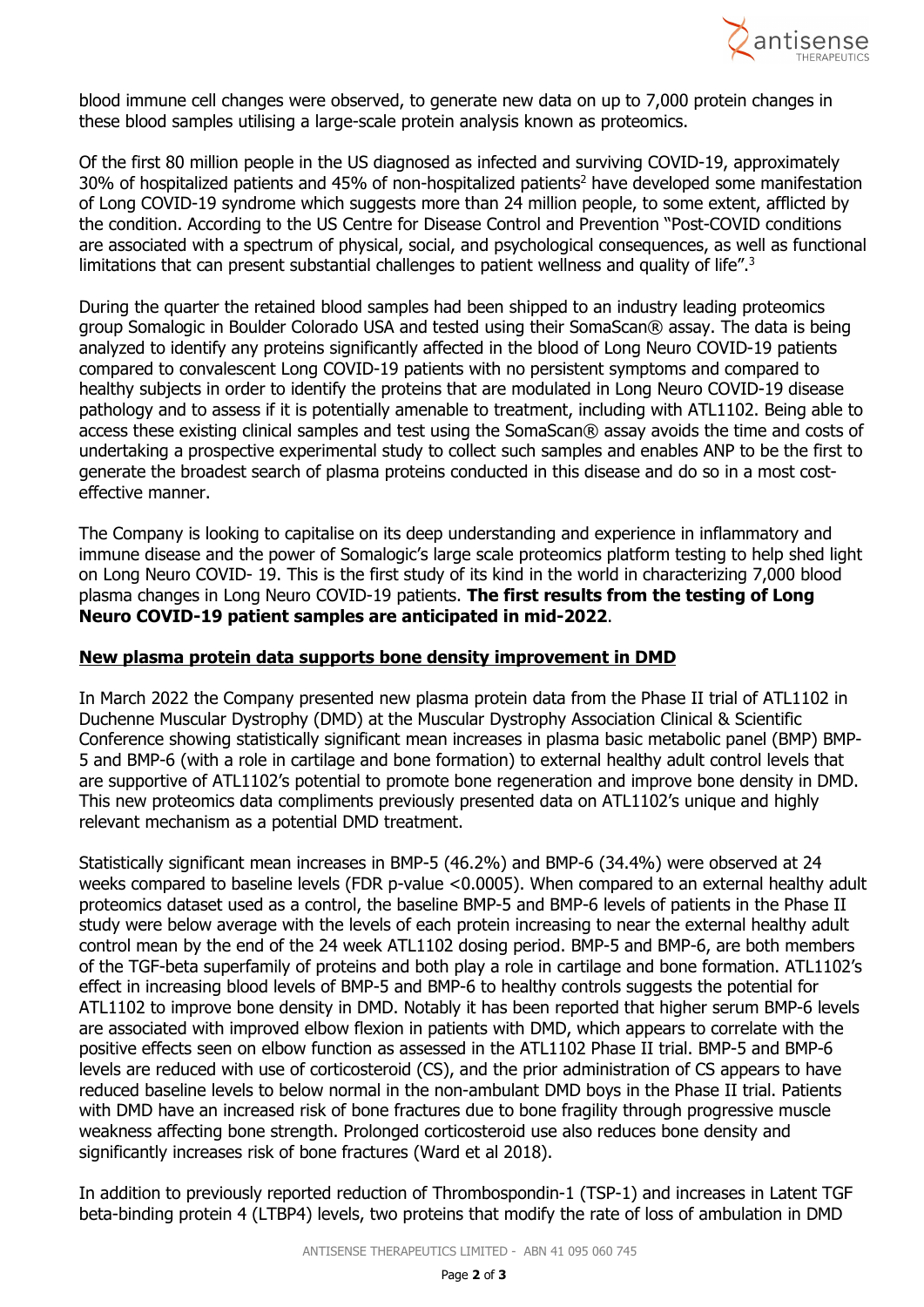

related to blocking TGF-beta mediated fibrosis, and increase CXCL16 which can promote muscle regeneration, this new plasma BMP-5 and BMP-6 data adds further compelling evidence of ATL1102's unique and highly relevant mechanism of action in its application as a potential DMD treatment.

#### **Ongoing engagement with DMD community, investors and pharmaceutical companies**

The Company continued its communication and active engagement with key opinion leaders, potential collaborators, investors and commercial partners as a key operational priority. During the quarter the Company presented and participated at the following events:

- Duchenne Parent Project Online XIX International Conference Italy, 17-20 February 2022
- Muscular Dystrophy Association (MDA) Clinical & Scientific Conference US, 13-15 March 2022
- Edison Group appointed for US & UK Investor Relations and Media
- US Virtual Investor Roadshows March 2022

#### **Material Events after the reporting date**

On 12 April 2002 the Company lodged a prospectus in relation to a 1 for 20 Bonus Option offer to eligible shareholders for nil consideration. The announcement of the Bonus Offer also included an update on the US FDA's feedback on design of ATL1102 toxicology study and progress on the ATL1102 in DMD Phase IIb/III trial in Europe. [https://www.antisense.com.au/wp-content/uploads/2022/04/ASX-22\\_12-](https://www.antisense.com.au/wp-content/uploads/2022/04/ASX-22_12-April_Bonus-Option_Final-V2.1.pdf) April\_Bonus-Option\_Final-V2.1.pdf

The Bonus Options will be allotted to all eligible shareholders on 28<sup>th</sup> April and holding statements mailed out on 29<sup>th</sup> April.

#### **Cash Flow**

As at 31 March 2022 the Company reported cash of \$21.7 million.

The Company continues to efficiently manage expenditure planned for continuation of the regulatory interactions with EMA and US FDA, preparations for the conduct of Phase IIb clinical trial of ATL1102 in DMD in Europe as well as advancement of potential new indications for ATL1102. During the quarter the net expenditure incurred on those activities amounted to \$1.08 million.

During the quarter the Company made payments to related parties of the entity and their associates as disclosed in Item 6 of the Appendix 4C amounting to \$159,410. The payments related to salaries, directors' fees and consulting fees on normal commercial terms.

This announcement has been authorised for release by the Board.

#### **For more information please contact**:

| <b>Antisense Therapeutics</b> | <b>Investment Enquiries</b>  |
|-------------------------------|------------------------------|
| Mark Diamond                  | Gennadi Koutchin             |
| <b>Managing Director</b>      | <b>XEC Partners</b>          |
| +61 (0)3 9827 8999            | gkoutchin@xecpartners.com.au |
| www.antisense.com.au          | 1300 932 037                 |

**US/European IR & Media** Laine Yonker/Joe Green Edison Investor Relations lyonker@edisongroup.com [www.antisense.com.au](http://www.antisense.com.au/) 1300 932 037+1 646-653-7035

1. Sarepta Therapeutics Fourth Quarter & Full Year 2021 Financial Results & Recent Corporate Development [https://investorrelations.sarepta.com/news-releases/news-release-details/sarepta-therapeutics-announces-fourth-quarter](https://investorrelations.sarepta.com/news-releases/news-release-details/sarepta-therapeutics-announces-fourth-quarter-and-full-year-2021)[and-full-year-2021](https://investorrelations.sarepta.com/news-releases/news-release-details/sarepta-therapeutics-announces-fourth-quarter-and-full-year-2021) 

2. Estiri H et al "Evolving phenotypes of non-hospitalized patients that indicated long COVID". BMC Medicine (2021) 19: 249 <https://doi.org/10.1186/s12916-021-02115-0>

**3.** <https://www.cdc.gov/coronavirus/2019-ncov/hcp/clinical-care/post-covid-clinical-eval.html>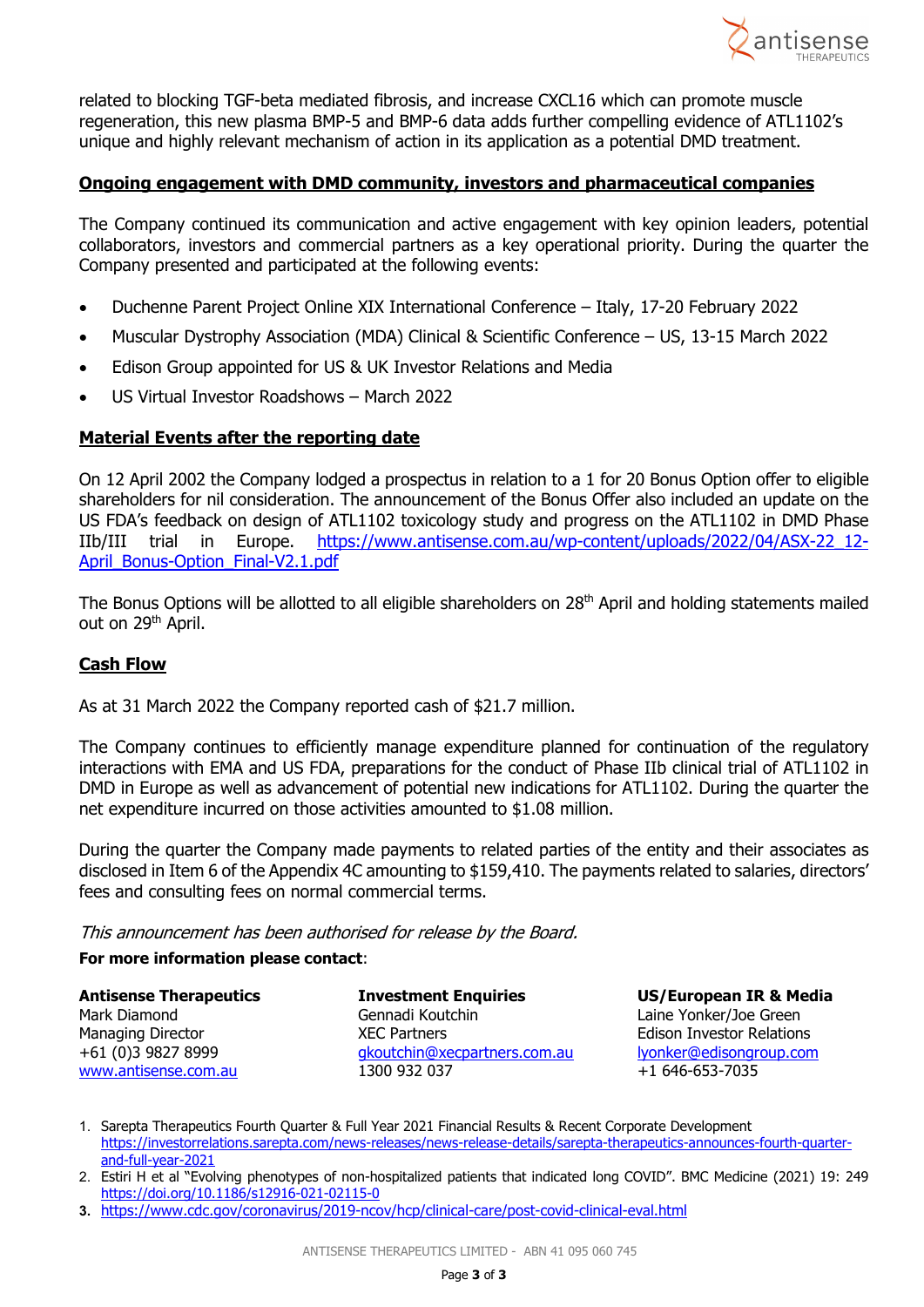# **Appendix 4C**

## **Quarterly cash flow report for entities subject to Listing Rule 4.7B**

#### **Name of entity**

Antisense Therapeutics Limited

41 095 060 745 31 March 2022

**ABN Quarter ended ("current quarter")**

|     | <b>Consolidated statement of cash flows</b>         | <b>Current quarter</b><br>\$A'000 | <b>Year to date</b><br>$(09$ months)<br>\$A'000 |
|-----|-----------------------------------------------------|-----------------------------------|-------------------------------------------------|
| 1.  | Cash flows from operating activities                |                                   |                                                 |
| 1.1 | Receipts from customers                             |                                   |                                                 |
| 1.2 | Payments for                                        |                                   |                                                 |
|     | research and development **<br>(a)                  | (1,082)                           | (2,884)                                         |
|     | product manufacturing and operating<br>(b)<br>costs |                                   |                                                 |
|     | advertising and marketing<br>(c)                    | (60)                              | (185)                                           |
|     | leased assets<br>(d)                                |                                   |                                                 |
|     | staff costs<br>(e)                                  | (368)                             | (1,227)                                         |
|     | (f)<br>administration and corporate costs           | (316)                             | (1, 153)                                        |
| 1.3 | Dividends received (see note 3)                     |                                   |                                                 |
| 1.4 | Interest received                                   | 8                                 | 9                                               |
| 1.5 | Interest and other costs of finance paid            |                                   |                                                 |
| 1.6 | Income taxes paid                                   |                                   |                                                 |
| 1.7 | Government grants and tax incentives                |                                   |                                                 |
| 1.8 | Other (provide details if material)                 |                                   |                                                 |
| 1.9 | Net cash from / (used in) operating<br>activities   | (1, 818)                          | (5, 440)                                        |

\*\* Includes ATL1102 drug compound manufacturing costs

|     |                             | Cash flows from investing activities |   |  |
|-----|-----------------------------|--------------------------------------|---|--|
| 2.1 | Payments to acquire or for: |                                      |   |  |
|     | (a)                         | entities                             |   |  |
|     | (b)                         | businesses                           |   |  |
|     | (c)                         | property, plant and equipment        |   |  |
|     | (d)                         | investments                          |   |  |
|     | (e)                         | intellectual property                |   |  |
|     |                             | other non-current assets             | ۰ |  |

ASX Listing Rules Appendix 4C (17/07/20) Page 1 + See chapter 19 of the ASX Listing Rules for defined terms.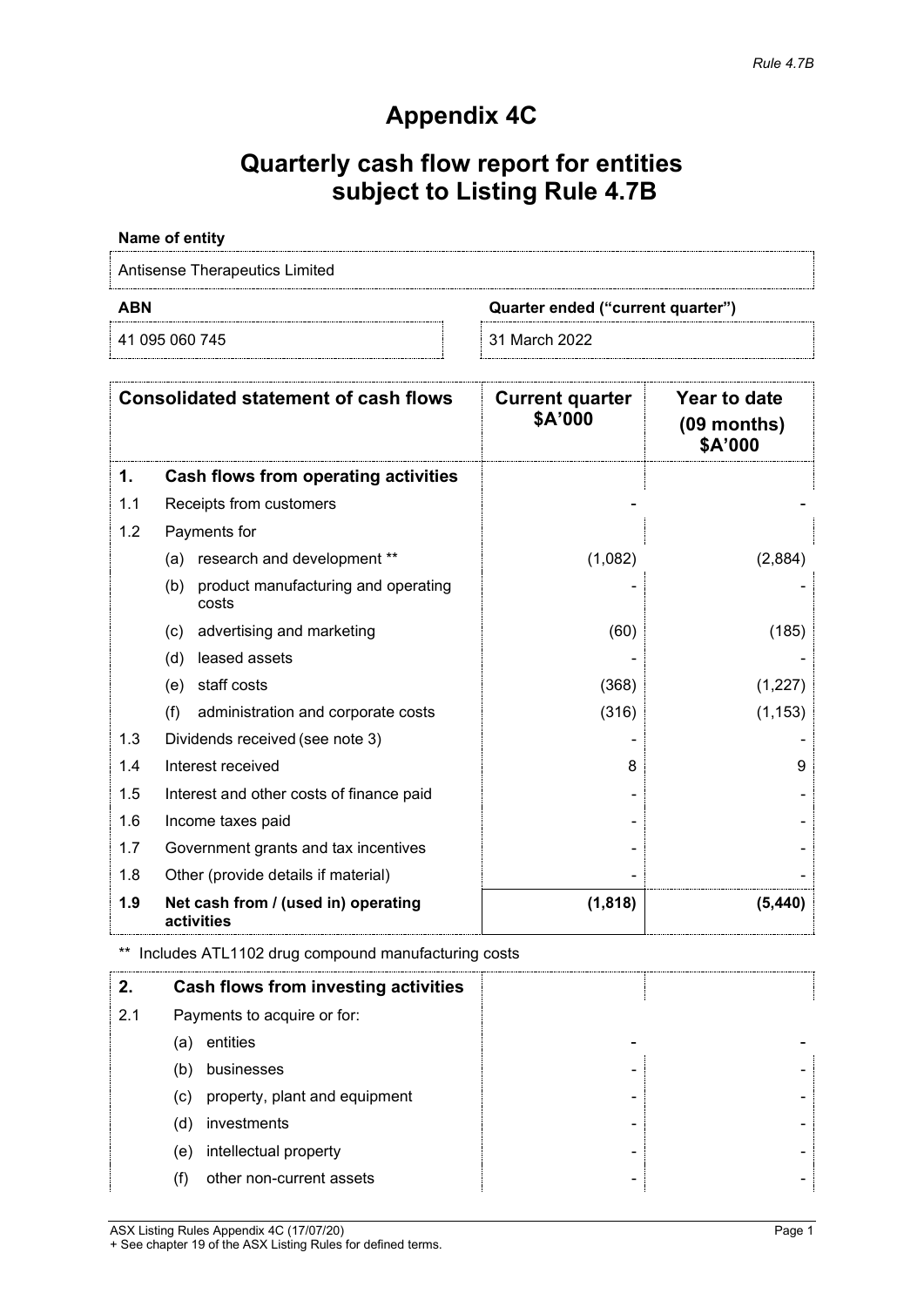|     | <b>Consolidated statement of cash flows</b>       | <b>Current quarter</b><br>\$A'000 | Year to date<br>$(09$ months)<br>\$A'000 |
|-----|---------------------------------------------------|-----------------------------------|------------------------------------------|
| 2.2 | Proceeds from disposal of:                        |                                   |                                          |
|     | entities<br>(a)                                   |                                   |                                          |
|     | (b)<br>businesses                                 |                                   |                                          |
|     | property, plant and equipment<br>(c)              |                                   |                                          |
|     | investments<br>(d)                                |                                   |                                          |
|     | intellectual property<br>(e)                      |                                   |                                          |
|     | other non-current assets<br>(f)                   |                                   |                                          |
| 2.3 | Cash flows from loans to other entities           |                                   |                                          |
| 2.4 | Dividends received (see note 3)                   |                                   |                                          |
| 2.5 | Other (provide details if material)               |                                   |                                          |
| 2.6 | Net cash from / (used in) investing<br>activities |                                   |                                          |

| 3.   | Cash flows from financing activities                                                          |         |
|------|-----------------------------------------------------------------------------------------------|---------|
| 3.1  | Proceeds from issues of equity securities<br>(excluding convertible debt securities)          | 22,587  |
| 3.2  | Proceeds from issue of convertible debt<br>securities                                         |         |
| 3.3  | Proceeds from exercise of options                                                             |         |
| 3.4  | Transaction costs related to issues of<br>equity securities or convertible debt<br>securities | (1,502) |
| 3.5  | Proceeds from borrowings                                                                      |         |
| 3.6  | Repayment of borrowings                                                                       |         |
| 3.7  | Transaction costs related to loans and<br>borrowings                                          |         |
| 3.8  | Dividends paid                                                                                |         |
| 3.9  | Other (provide details if material)                                                           |         |
| 3.10 | Net cash from / (used in) financing<br>activities                                             | 21,085  |

|     | Net increase / (decrease) in cash and<br>cash equivalents for the period |          |        |
|-----|--------------------------------------------------------------------------|----------|--------|
| 4.1 | Cash and cash equivalents at beginning of<br>period                      | 23,483   | 6.020  |
| 4.2 | Net cash from / (used in) operating<br>activities (item 1.9 above)       | (1, 818) | (5.440 |
| 4.3 | Net cash from / (used in) investing activities<br>(item 2.6 above)       |          |        |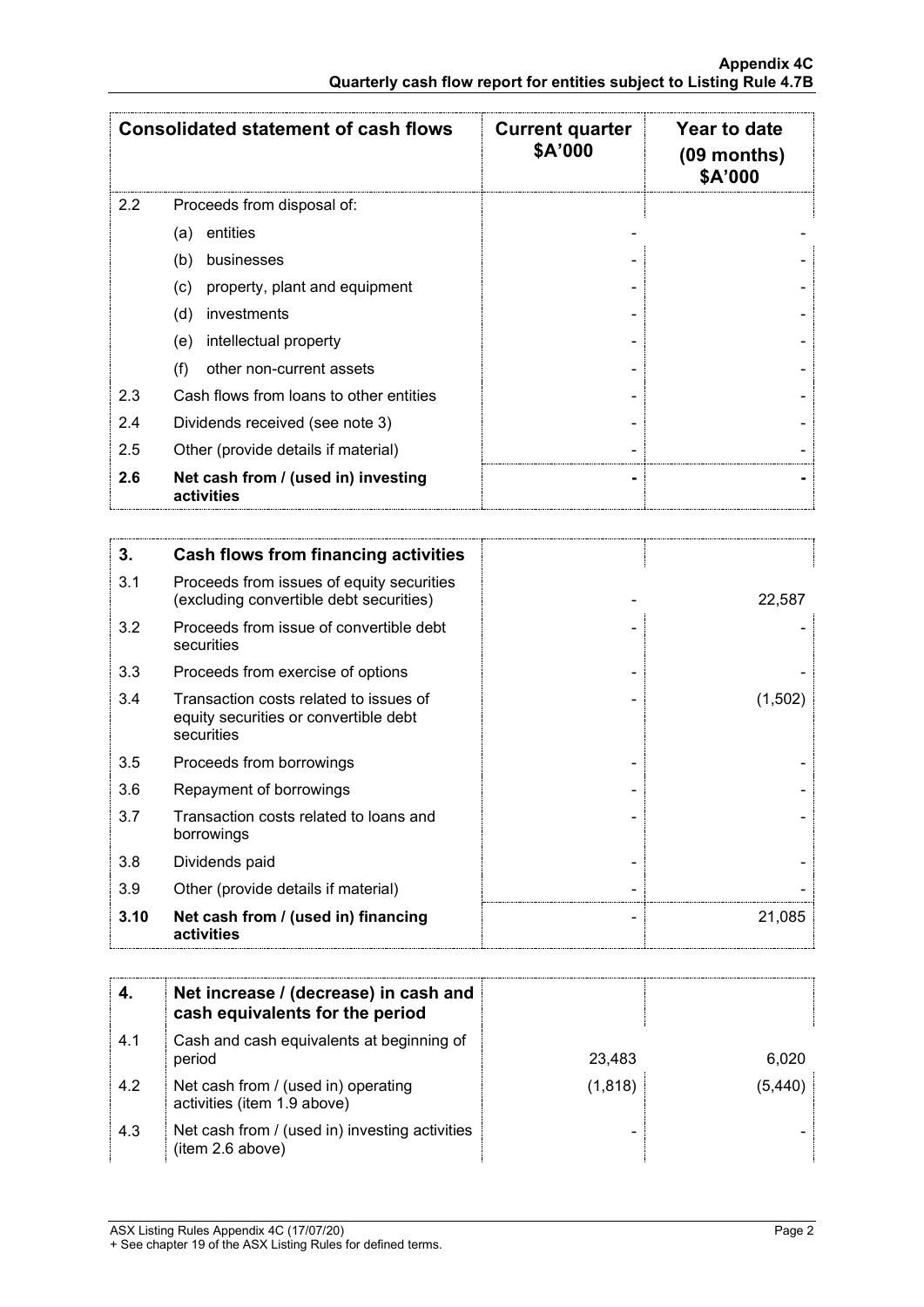| <b>Consolidated statement of cash flows</b><br><b>Current quarter</b><br>\$A'000 |                                                                     |        | Year to date<br>$(09$ months)<br>\$A'000 |
|----------------------------------------------------------------------------------|---------------------------------------------------------------------|--------|------------------------------------------|
| 4.4                                                                              | Net cash from / (used in) financing activities<br>(item 3.10 above) |        | 21.085                                   |
| 4.5                                                                              | Effect of movement in exchange rates on<br>cash held                |        |                                          |
| 4.6                                                                              | Cash and cash equivalents at end of<br>period                       | 21.665 | 21.665                                   |

| 5.  | Reconciliation of cash and cash<br>equivalents<br>at the end of the quarter (as shown in the<br>consolidated statement of cash flows) to the<br>related items in the accounts | <b>Current quarter</b><br>\$A'000 | <b>Previous quarter</b><br>\$A'000 |
|-----|-------------------------------------------------------------------------------------------------------------------------------------------------------------------------------|-----------------------------------|------------------------------------|
| 5.1 | <b>Bank balances</b>                                                                                                                                                          | 3,256                             | 5,082                              |
| 5.2 | Call deposits                                                                                                                                                                 | 18,409                            | 18,401                             |
| 5.3 | <b>Bank overdrafts</b>                                                                                                                                                        |                                   |                                    |
| 5.4 | Other (provide details)                                                                                                                                                       |                                   |                                    |
| 5.5 | Cash and cash equivalents at end of<br>quarter (should equal item 4.6 above)                                                                                                  | 21,665                            | 23.483                             |

| 6.                                                                                                                                                          | Payments to related parties of the entity and their<br>associates                          | <b>Current quarter</b><br><b>\$A'000</b> |
|-------------------------------------------------------------------------------------------------------------------------------------------------------------|--------------------------------------------------------------------------------------------|------------------------------------------|
| 6.1                                                                                                                                                         | Aggregate amount of payments to related parties and their<br>associates included in item 1 |                                          |
| 6.2                                                                                                                                                         | Aggregate amount of payments to related parties and their<br>associates included in item 2 |                                          |
| Note: if any amounts are shown in items 6.1 or 6.2, your quarterly activity report must include a description of, and an<br>explanation for, such payments. |                                                                                            |                                          |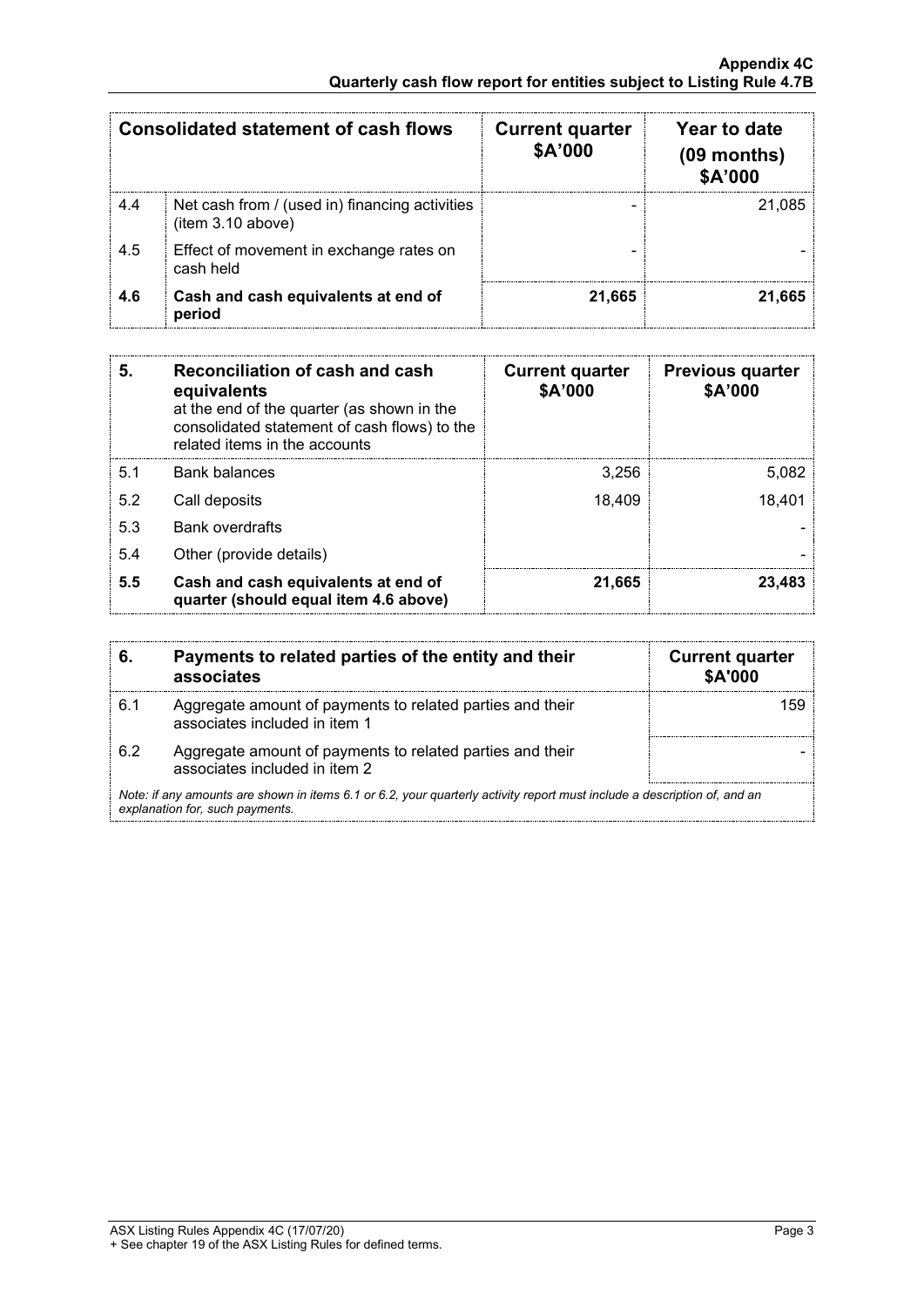| 7.  | <b>Financing facilities</b><br>Note: the term "facility' includes all forms of financing<br>arrangements available to the entity.<br>Add notes as necessary for an understanding of the<br>sources of finance available to the entity.                                                                                                               | <b>Total facility</b><br>amount at quarter<br>end<br>\$A'000 | Amount drawn at<br>quarter end<br>\$A'000 |
|-----|------------------------------------------------------------------------------------------------------------------------------------------------------------------------------------------------------------------------------------------------------------------------------------------------------------------------------------------------------|--------------------------------------------------------------|-------------------------------------------|
| 7.1 | Loan facilities                                                                                                                                                                                                                                                                                                                                      |                                                              |                                           |
| 7.2 | Credit standby arrangements                                                                                                                                                                                                                                                                                                                          |                                                              |                                           |
| 7.3 | Other (please specify)                                                                                                                                                                                                                                                                                                                               |                                                              |                                           |
| 7.4 | <b>Total financing facilities</b>                                                                                                                                                                                                                                                                                                                    |                                                              |                                           |
| 7.5 | Unused financing facilities available at quarter end                                                                                                                                                                                                                                                                                                 |                                                              |                                           |
| 7.6 | Include in the box below a description of each facility above, including the lender, interest<br>rate, maturity date and whether it is secured or unsecured. If any additional financing<br>facilities have been entered into or are proposed to be entered into after quarter end,<br>include a note providing details of those facilities as well. |                                                              |                                           |
|     |                                                                                                                                                                                                                                                                                                                                                      |                                                              |                                           |

| 8.  |           | Estimated cash available for future operating activities                                                                                                                                                               | \$A'000 |
|-----|-----------|------------------------------------------------------------------------------------------------------------------------------------------------------------------------------------------------------------------------|---------|
| 8.1 |           | Net cash from / (used in) operating activities (item 1.9)                                                                                                                                                              | (1,818) |
| 8.2 |           | Cash and cash equivalents at quarter end (item 4.6)                                                                                                                                                                    | 21,665  |
| 8.3 |           | Unused finance facilities available at quarter end (item 7.5)                                                                                                                                                          |         |
| 8.4 |           | Total available funding (item $8.2 +$ item $8.3$ )                                                                                                                                                                     | 21,665  |
| 8.5 | item 8.1) | Estimated quarters of funding available (item 8.4 divided by                                                                                                                                                           | 12      |
|     |           | Note: if the entity has reported positive net operating cash flows in item 1.9, answer item 8.5 as "N/A". Otherwise, a<br>figure for the estimated quarters of funding available must be included in item 8.5.         |         |
| 8.6 |           | If item 8.5 is less than 2 quarters, please provide answers to the following questions:                                                                                                                                |         |
|     | 8.6.1     | Does the entity expect that it will continue to have the current level of net operating<br>cash flows for the time being and, if not, why not?                                                                         |         |
|     | Answer:   |                                                                                                                                                                                                                        |         |
|     | 8.6.2     | Has the entity taken any steps, or does it propose to take any steps, to raise further<br>cash to fund its operations and, if so, what are those steps and how likely does it<br>believe that they will be successful? |         |
|     | Answer:   |                                                                                                                                                                                                                        |         |
|     | 8.6.3     | Does the entity expect to be able to continue its operations and to meet its business<br>objectives and, if so, on what basis?                                                                                         |         |
|     | Answer:   |                                                                                                                                                                                                                        |         |
|     |           | Note: where item 8.5 is less than 2 quarters, all of questions 8.6.1, 8.6.2 and 8.6.3 above must be answered.                                                                                                          |         |